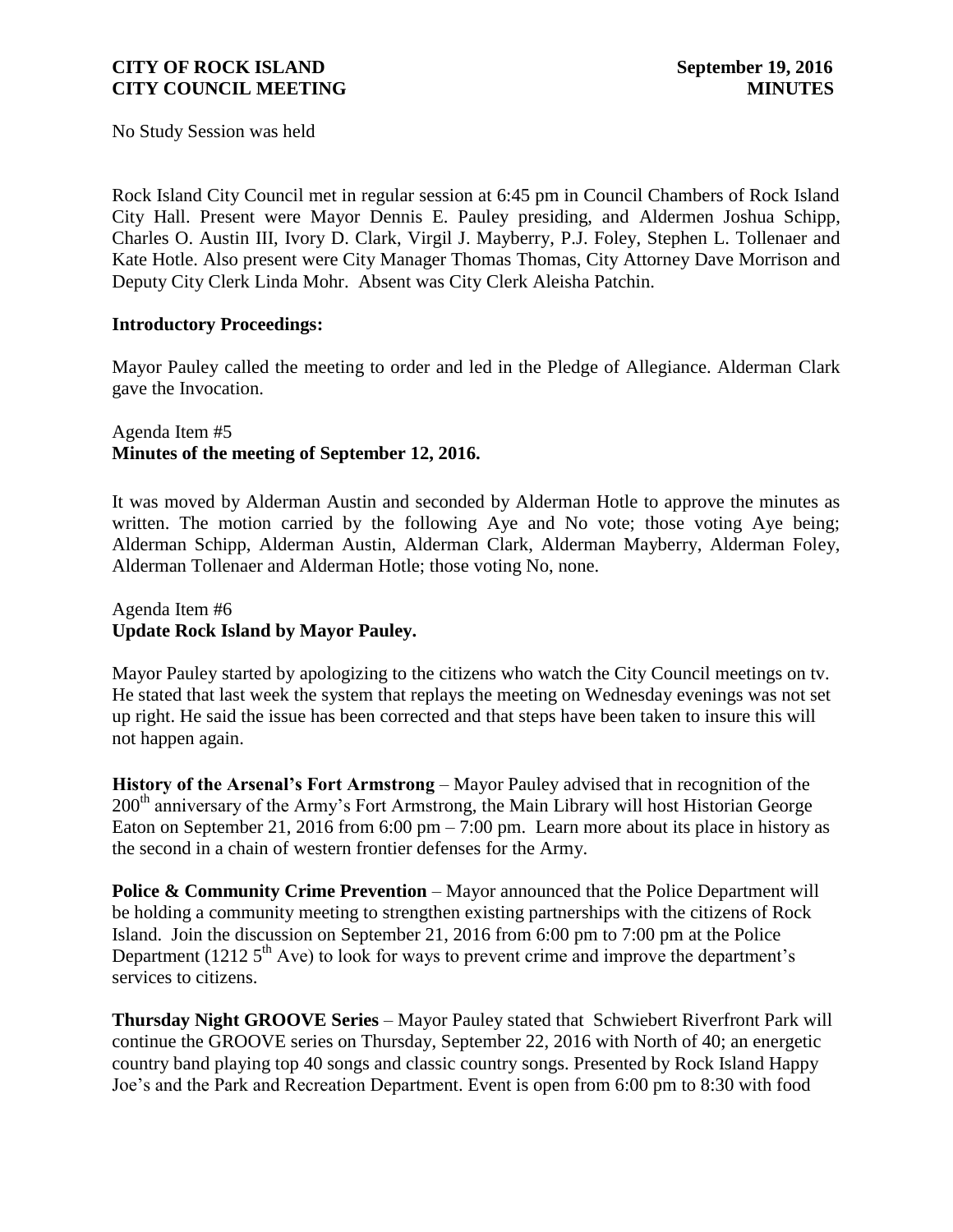and drink for purchase.

**Fall Community Garage Sale** – Mayor advised that there will be over 6,000 square feet of shopping for toys, trinkets, furniture, clothing, antiques and much more for this year's Fall Community Garage Sale. Event will be held at Longview Park on September 24, 2016 from 8:00 am to 2:00 pm. Vendor space is available by calling (309) 732-7275. Admission is free so come check it out!

**Annual Bike Auction** – Mayor Pauley said that on September 24, 2016 the Rock Island Police Department will hold their annual bike auction, rain or shine, at the new Rock Island Police Department at 1212  $5<sup>th</sup>$  Avenue. Please enter on foot through the east gate located on 13<sup>th</sup> Street. The auction will include bicycles to electronics to office furniture and lots of miscellaneous items. Viewing will start at 8:00 am with bidding beginning at 9:00 am. For more information please call (309) 732-2677.

# Agenda Item #7. **[Proclamation declaring Monday, September 19, 2016 as Preventing Lost Potential Day](http://www.rigov.org/DocumentCenter/View/10167)**.

Mike Thoms and Marshall Porter accepted the proclamation and spoke about the history of the HAVlife Foundation and how they serve as an advocate for schools, nonprofit organizations, clubs, organizations, government programs and religious institutions that place emphasis on valuing and caring for youth.

### Agenda Item #8

# **A Special Ordinance [declaring certain personal property owned by the City of Rock](http://www.rigov.org/DocumentCenter/View/10164) Island [as surplus property and providing for disposal of same.](http://www.rigov.org/DocumentCenter/View/10164)**

A motion was made by Alderman Clark and seconded by Alderman Hotle to consider, suspend the rules and pass the ordinance. The motion carried by the following Aye and No vote; those voting Aye being; Alderman Schipp, Alderman Austin, Alderman Clark, Alderman Mayberry, Alderman Foley, Alderman Tollenaer and Alderman Hotle; those voting No, none.

# Agenda Item #9 **Claims**

a. [Report from the Public Works Department regarding payment in the amount of \\$33,074.97 to](http://www.rigov.org/DocumentCenter/View/10159)  [Langman Construction, Inc. for an emergency water main repair at the pumping station. \(183\)](http://www.rigov.org/DocumentCenter/View/10159)

b. [Report from the Public Works Department regarding payment #10 in the amount of](http://www.rigov.org/DocumentCenter/View/10156)  \$149,292.68 to Civil Constructors Inc. for [the Farmall Storage Tank, Project 2687 for services](http://www.rigov.org/DocumentCenter/View/10156)  [provided through August 31, 2016. \(182\)](http://www.rigov.org/DocumentCenter/View/10156) 

c. Report from the General Liability Committee [regarding payment in the amount of \\$4,509.35](http://www.rigov.org/DocumentCenter/View/10157)  [to William Nelson for an](http://www.rigov.org/DocumentCenter/View/10157) IMRF correction.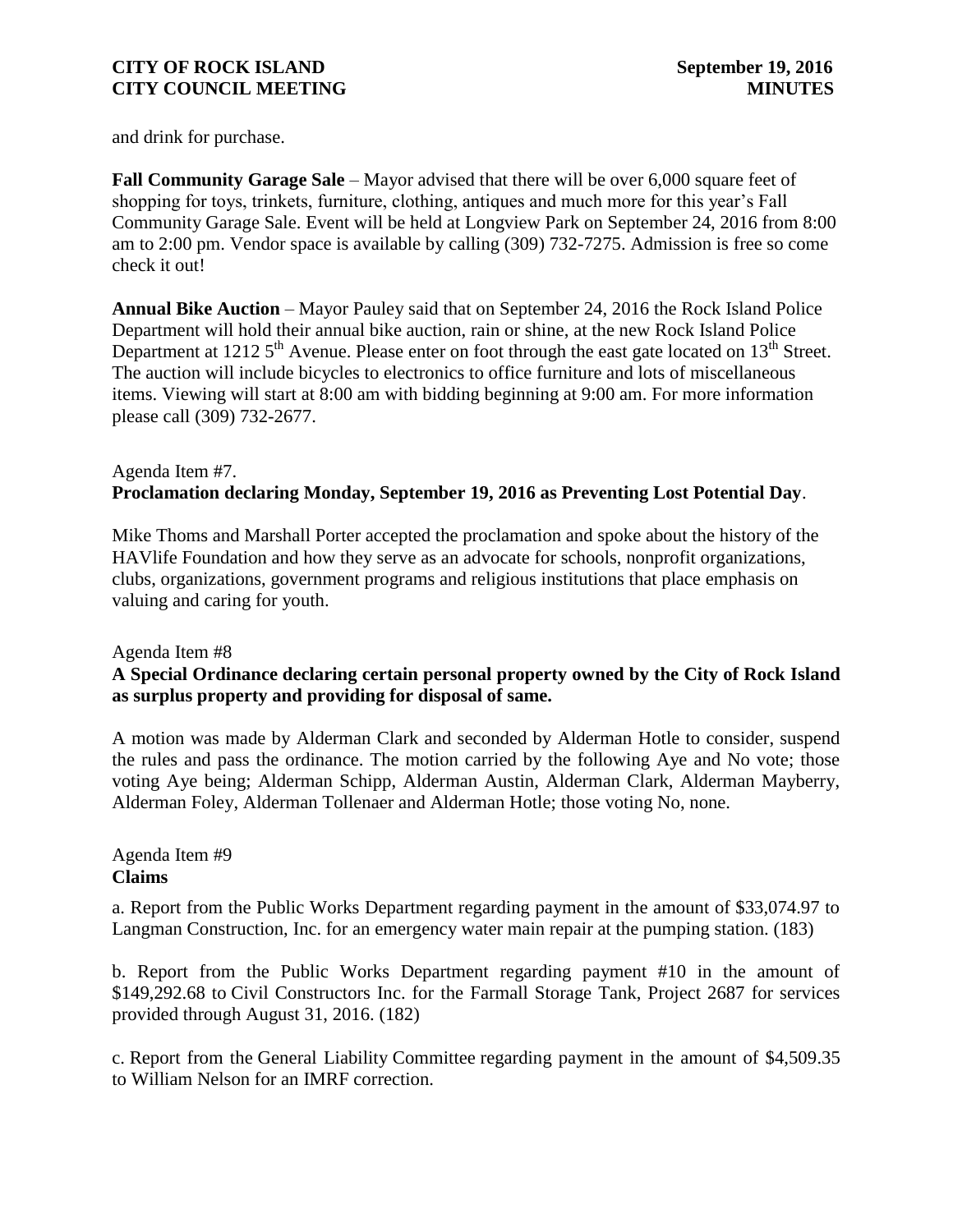d. Report from the Human Resources Department [regarding payment in the amount of](http://www.rigov.org/DocumentCenter/View/10158)  [\\$180,415.00 to Enyo DeWith for a Worker's Compensation Settlement.](http://www.rigov.org/DocumentCenter/View/10158)

It was moved by Alderman Austin and seconded by Alderman Clark to allow the claims. The motion carried by the following Aye and No vote; those voting Aye being; Alderman Schipp, Alderman Austin, Alderman Clark, Alderman Mayberry, Alderman Foley, Alderman Tollenaer and Alderman Hotle; those voting No, none.

#### Agenda Item #10

### **[Claims for the weeks of September](http://www.rigov.org/DocumentCenter/View/10160) 9 through September 15 in the amount of \$1,425,554.64 and [payroll for the weeks of August](http://www.rigov.org/DocumentCenter/View/10165) 29 through September 11 in the amount of [\\$1,457,356.66.](http://www.rigov.org/DocumentCenter/View/10165)**

It was moved by Alderman Hotle and seconded by Alderman Schipp to allow the claims and payroll. The motion carried by the following Aye and No vote; those voting Aye being; Alderman Schipp, Alderman Austin, Alderman Clark, Alderman Mayberry, Alderman Foley, Alderman Tollenaer and Alderman Hotle; those voting No, none.

#### Agenda Item #11

### **Report from the Police Department recommending [authorizing the renewal of the towing](http://www.rigov.org/DocumentCenter/View/10163)  [contract with Quad City Towing, Inc. for one year, expiring December 31, 2017, at the](http://www.rigov.org/DocumentCenter/View/10163)  [prices quoted in the existing contract.](http://www.rigov.org/DocumentCenter/View/10163)**

It was moved by Alderman Schipp and seconded by Alderman Hotle to approve the contract as recommended and authorize the City Manager to execute the contract documents. The motion carried by the following Aye and No vote; those voting Aye being; Alderman Schipp, Alderman Austin, Alderman Clark, Alderman Mayberry, Alderman Foley, Alderman Tollenaer and Alderman Hotle; those voting No, none.

Agenda Item #1[2](http://www.rigov.org/DocumentCenter/View/10162)

### **Report from the Information Technology [Department recommending authorizing the](http://www.rigov.org/DocumentCenter/View/10162)  [agreements with CS Technologies of Eldridge IA for 3 PRI circuits and 18 analog business](http://www.rigov.org/DocumentCenter/View/10162)  [lines and pay the monthly fees as stated in the report.](http://www.rigov.org/DocumentCenter/View/10162)**

It was moved by Alderman Schipp and seconded by Alderman Foley to approve the contract as recommended and authorize the City Manager to execute the contract documents. The motion carried by the following Aye and No vote; those voting Aye being; Alderman Schipp, Alderman Austin, Alderman Clark, Alderman Mayberry, Alderman Foley, Alderman Tollenaer and Alderman Hotle; those voting No, none.

Agenda Item #13

**[Report from the Information Technology Department recommending authorizing the](http://www.rigov.org/DocumentCenter/View/10161)  [renewal agreement with Cloud Sherpas, Inc. regarding Google Apps annual support](http://www.rigov.org/DocumentCenter/View/10161)  [maintenance.](http://www.rigov.org/DocumentCenter/View/10161)**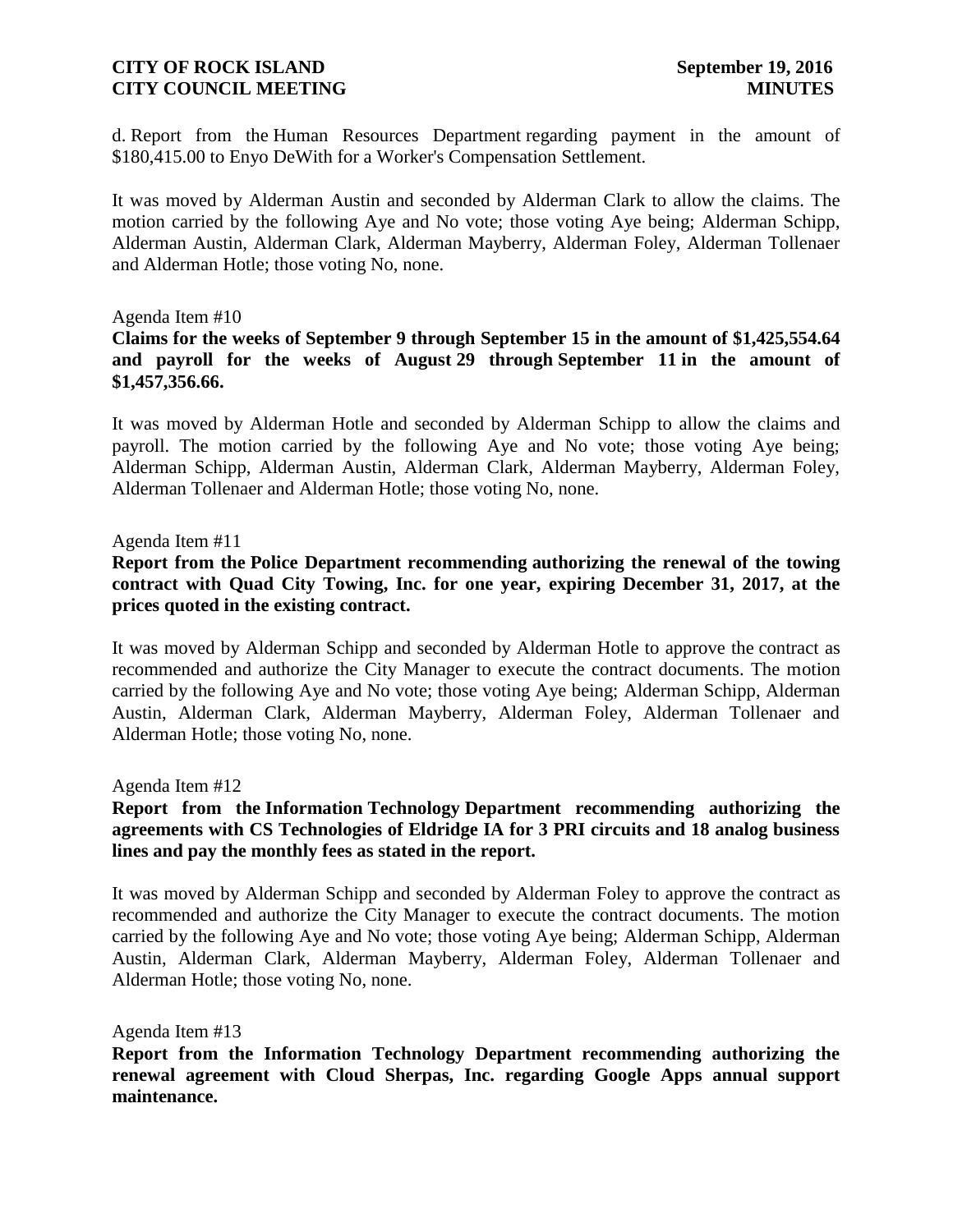It was moved by Alderman Schipp and seconded by Alderman Hotle to approve the contract as recommended and authorize the City Manager to execute the contract documents. The motion carried by the following Aye and No vote; those voting Aye being; Alderman Schipp, Alderman Austin, Alderman Clark, Alderman Mayberry, Alderman Foley, Alderman Tollenaer and Alderman Hotle; those voting No, none.

#### Agenda Item #14

### **[Report from the Community and Economic Development Department regarding the](http://www.rigov.org/DocumentCenter/View/10155)  proposed [Heritage Resources Plan recommending adopting the plan and as a component of](http://www.rigov.org/DocumentCenter/View/10155)  [the City's Comprehensive Plan and approving the resolution.](http://www.rigov.org/DocumentCenter/View/10155)**

Alderman Hotle thanked the staff and the members of the community that worked on getting this grant. She said the thought it was a great opportunity for the City of Rock Island and historic preservation is obviously important to the City and that this is a step in the right direction. It was moved by Alderman Tollenaer and seconded by Alderman Hotle to approve the contract as recommended and authorize the City Manager to execute the contract documents. The motion carried by the following Aye and No vote; those voting Aye being; Alderman Schipp, Alderman Austin, Alderman Clark, Alderman Mayberry, Alderman Foley, Alderman Tollenaer and Alderman Hotle; those voting No, none.

# Agenda Item #15 **[Report from the Community and Economic Development Department regarding the](http://www.rigov.org/DocumentCenter/View/10170)  [proposed Millennia Housing Development TIFs.](http://www.rigov.org/DocumentCenter/View/10170)**

Mayor Pauley tabled this item for additional information.

# Agenda Item #16 **[Report from the Mayor's Office regarding the resignation of the City Manager.](http://www.rigov.org/DocumentCenter/View/10168)**

Mayor Pauley asked Council if they wished to make any comments – hearing none, he then asked the members of the audience and several advised they wished to comment.

Svend Jakobsen – Rock Island resident spoke against offering Mr. Thomas the severance package, stating it was not something you normally receive when you leave a job. Alderman Tollenaer asked the City's employment attorney, Matt Pappas if he would explain the details. Attorney Pappas advised that the contract is a matter of record and it speaks for itself and that he could not go into details. Mr. Jakobsen advised that he had not seen the contract, so Alderman Hotle provided him with a copy for him to read. Pappas also advised that the contract is also posted online with the agenda.

Kevin Matter Jr. – Rock Island resident spoke advising that he thought Mr. Thomas had helped him out before on some issues he had and his question was why was he the only one leaving? He was the only one that helped him out.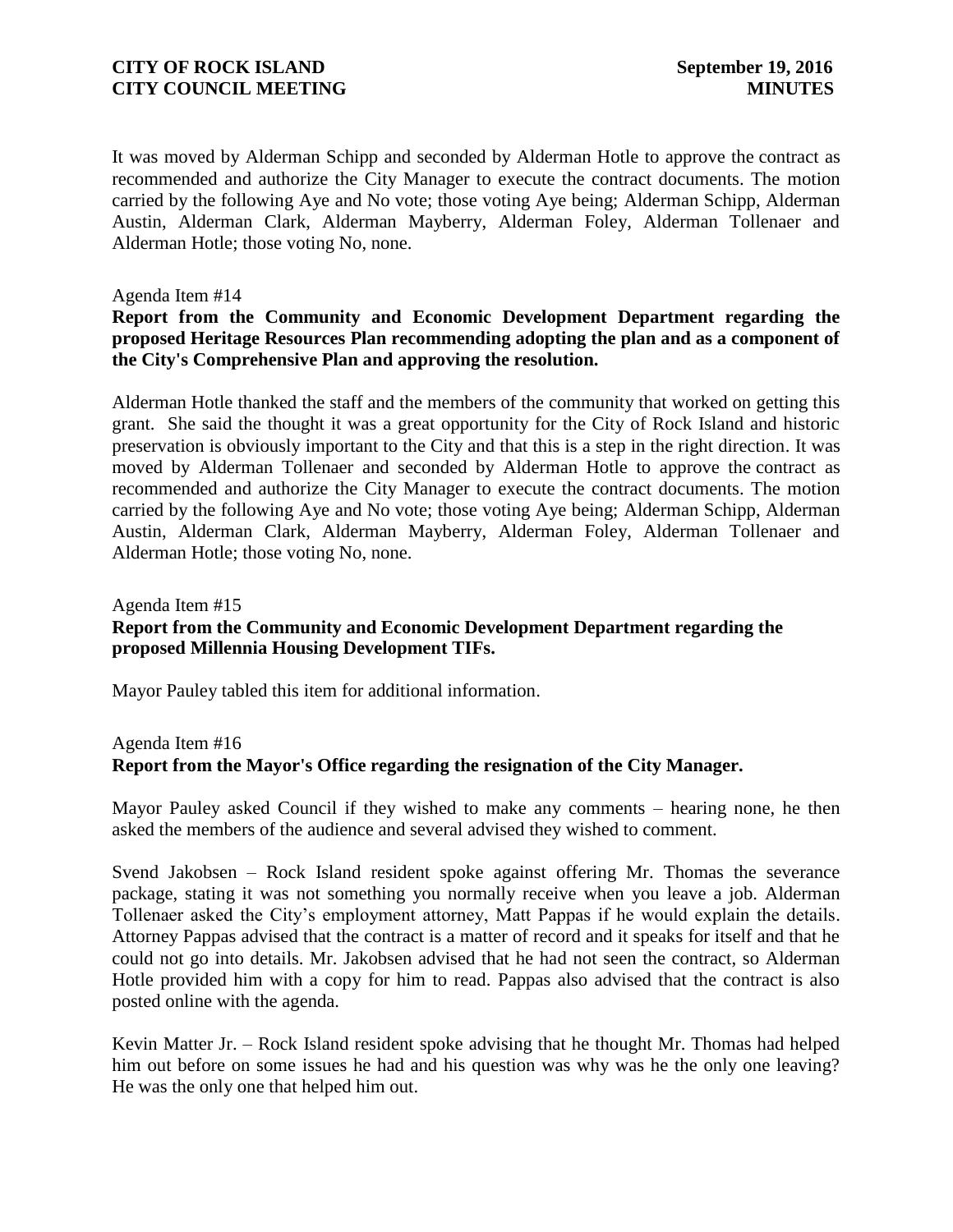Larry Hunter – Rock Island resident advised Mayor and Council he was against Mr Thomas receiving a severance package. He stated that the elected officials should be held accountable for losing \$15 million on the Wal-Mart deal.

Dennis Heggen – Rock Island resident stated that everyone in the City is discouraged that the Wal-Mart deal didn't go through but that the City Council and the community need to work together. He said that the elected officials make decisions that affect everyone in the city, not just in their specific wards. Mr. Heggen stated that the City has not raised taxes in the last several years, but the debt has more than doubled during that time. He said he didn't know how much of this was Mr. Thomas' responsibility, but that he felt that he was taking the brunt of the load, that it only came up when Wal-Mart decided not to come. He stated he thought maybe he was just the scapegoat. Mr. Heggen suggested Mr. Thomas not accept the package.

With no one else wishing to speak, it was moved by Alderman Schipp and seconded by Alderman Clark to approve the resignation as recommended. The motion carried by the following Aye and No vote; those voting Aye being; Alderman Schipp, Alderman Austin, Alderman Clark, Alderman Mayberry, Alderman Foley, Alderman Tollenaer and Alderman Hotle; those voting No, none.

Agenda Item #17 **Other Business**

Alderman Hotle spoke about several of the items that were mentioned tonight. She stated that while the council doesn't agree with each other on topics, that everyone on the council wants to do what is good for the City. She reiterated what Mr. Heggen said about working together with the community to get things done. She stated that is willing to meet with anyone to discuss an issue that they may have.

Alderman Mayberry advised that the Aldermen and City staff did everything in their power to bring Wal-Mart to Rock Island. He advised that we now need to move on and get something else in that site. He advised that he would love to get a grocery store on that side of town.

Alderman Schipp stated that Mr. Thomas came on staff in October 2011 and that any City Manager coming into a municipality will have a contract. Mr. Thomas' contract is such that what he received tonight with our vote is what he is entitled to in writing and it's not our right as a city to break our word. We have to abide by State and Federal laws in regards to employment issues. He said that when you are not in the alderman seat, you are not a part of the executive sessions, you are not getting the emails and you are not privy to all the information. We, as elected official are doing the jobs we were elected to do. We see the bigger picture in a different way, but that doesn't give us the right to not understand and reflect on the things that are being said in the general public. He spoke some more on the Wal-Mart topic and emphasized how the money was spent to relocate several businesses, allowing them to improve and expand their business. He admitted that he was not supportive of the project in the beginning; he said in all honesty that he did not have full perspective of the project at that time. He stated, however, the City now has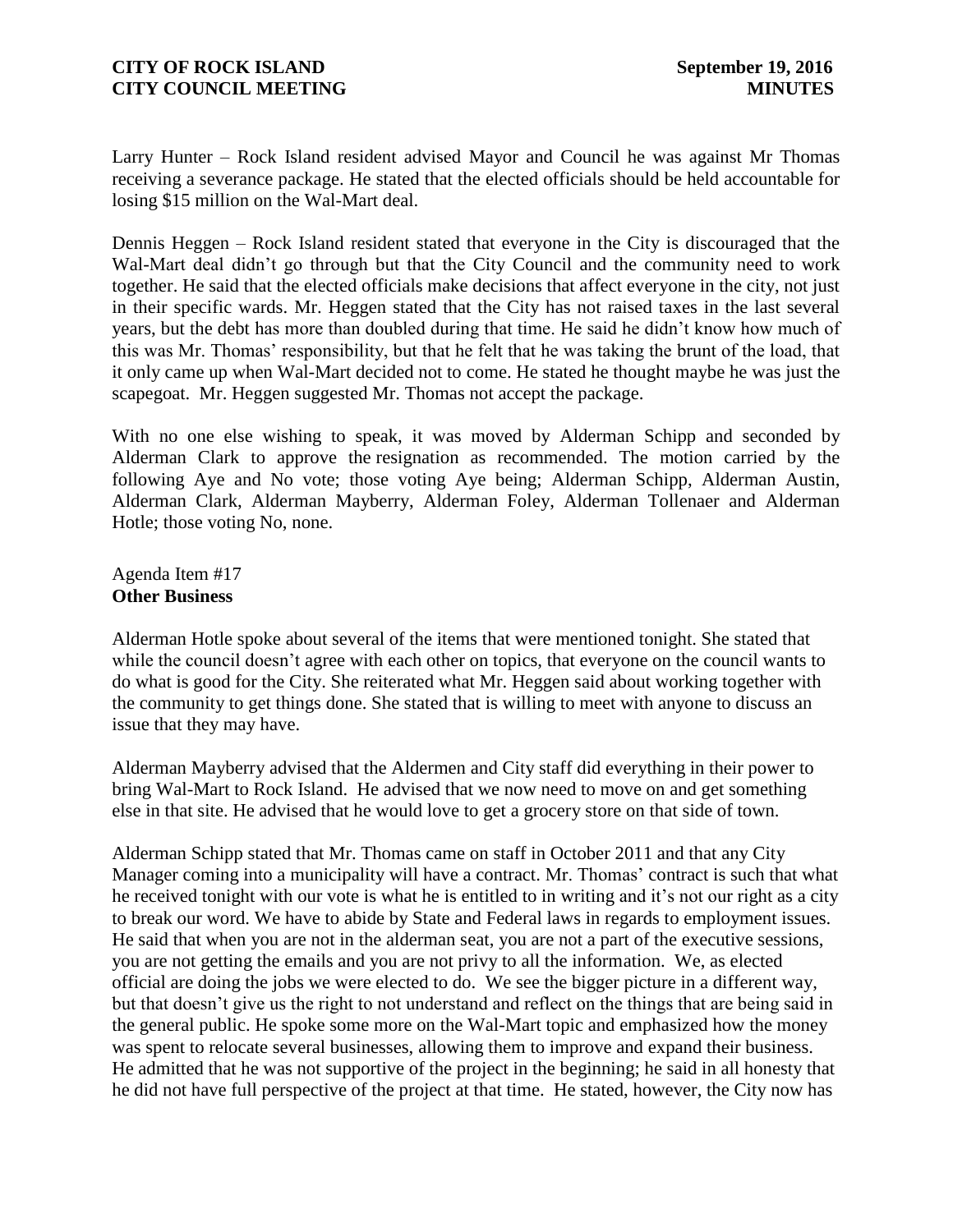a site ready for development and the steps that were taken tonight were part of the transition to move the City forward.

Mayor Pauley asked Bret Gardella, Economic Development Manager, to come forward and present an update on the Jaded Gypsy project. Gardella said that a report had been sent to the City Manger, but there had not been an opportunity to discuss it prior to the council meeting. He said the proposal has been presented to the owner and his bank and that he hopes to have it ready to bring to Council on the October  $3<sup>rd</sup>$  meeting.

Alderman Schipp asked Gardella about the Millenia Housing project that was pulled off the agenda earlier, specifically if this project had been discussed with the school district. Gardella stated that they had and that it was explained to them that because of the nature of the project, no additional families / children would be moving into that TIF area. Those living in the housing would be staying. Alderman Tollenaer stated that he had asked for additional information on the TIF district and had not received it yet. Mayor Pauley interjected, stating that this was the reason that this item was tabled tonight and Alderman Hotel asked that it be brought back in a study session at a later date.

Seven people signed up to speak:

Constance Bell, Milan resident (formerly RI resident). She wanted to talk about her property at 920-43 $^{rd}$  Street. She said she was having a difficult time selling it because of two abandoned properties at 919-43<sup>rd</sup> Street and 926 –  $43<sup>rd</sup>$  Street. She asked council's assistance in getting these properties torn down. Alderman Schipp stated he knew about the condition of these properties in this neighborhood and Chief Building Official Tom Ayers assured council that these houses are on the Inspections radar and they will be in contact with Ms. Bell

Stephanie Thoms, Rock Island, stated that she currently lives in Rock Island and has chickens. She spoke in favor of the Council passing the chicken ordinance.

Jordan Stockwell, Rock Island, stated they were displeased with the City Manager's severance package.

Michelle Ramsey-Moody, Rock Island, stated she also currently has chickens in Rock Island and again spoke in favor of passing the chicken ordinance.

Svend Jakobsen, Rock Island advised the Council that he was also in favor of the chicken ordinance.

Larry Hunter, Rock Island, addressed the council and spoke on how the citizens in the west end of Rock Island need to come together to end the violence and to make their neighborhood better. He said he wanted to apologize to the City Council if they took his earlier comments personal. He said he knew the difficult tasks the City Council and the police department have to do and that he hopes they won't hate him for what he said.

Brianna Boswell, Rock Island, also spoke in favor of the chicken ordinance.